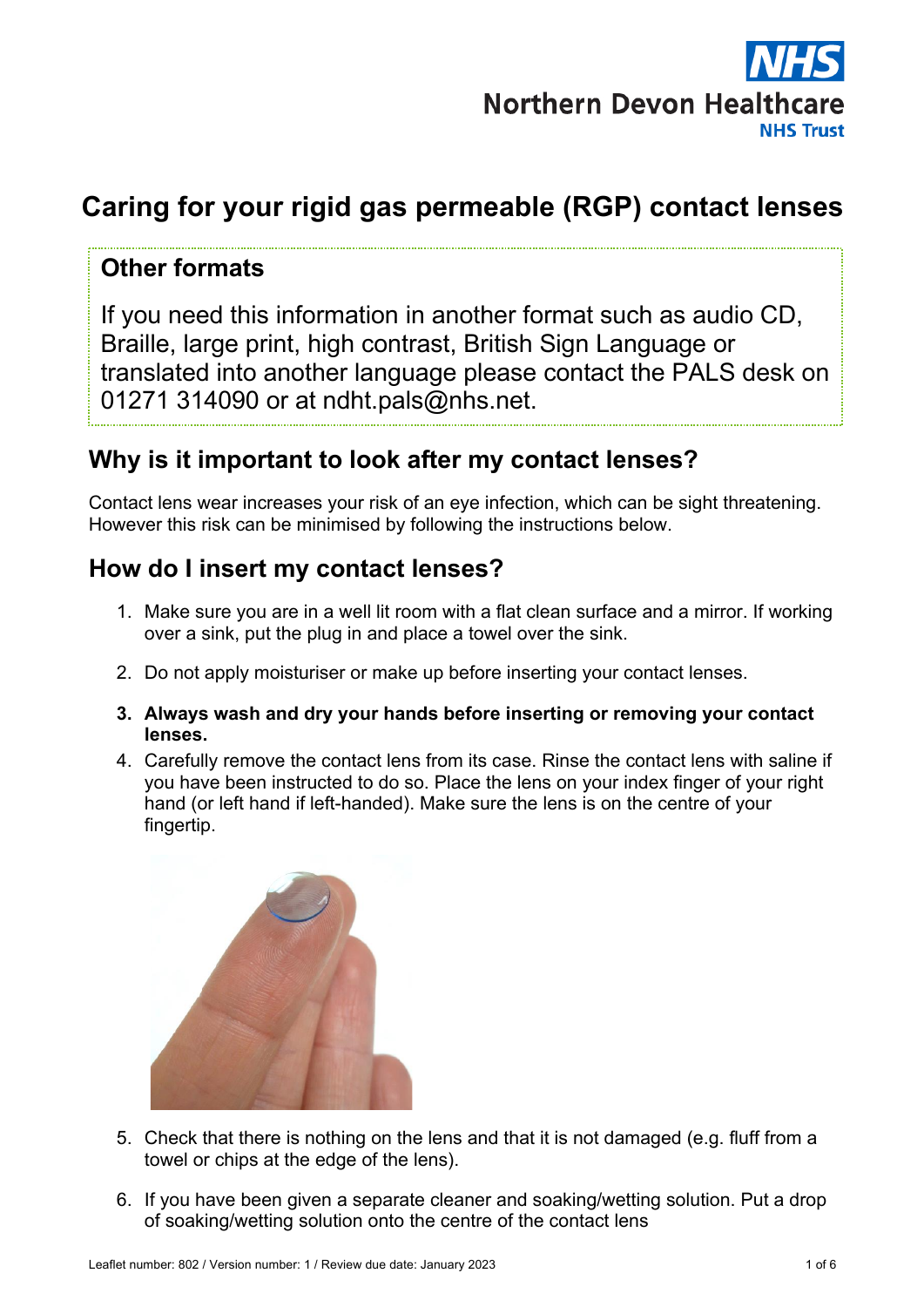7. Pull your lower lid down with the middle finger of your right hand (or left hand if lefthanded). Hold up the upper lid with the fingers of your other hand. Gently place the contact lens onto the coloured part of your eye.



- 8. If the contact lens slips onto the white part of your eye, move it back to the centre using your eyelid. **Do not drag the lens across with your fingers.** Alternatively you can remove the lens and re-insert it.
- 9. Repeat for your other eye if you have been given contact lenses for both eyes.
- 10.Discard the solution left in the contact lens case. Rinse the contact lens case with some fresh multipurpose contact lens solution or saline (depending on which you have been given). Leave the case to air dry upside down on a tissue.

## **How do I remove my contact lenses?**

There are two methods you can use to remove your contact lenses.

#### **Method one:**

- 1. You will need your contact lens case and contact lens cleaning solution. Make sure you are in a well lit room with a mirror.
- **2. Always wash and dry your hands before inserting or removing your contact lenses.**
- 3. Check your contact lens case is clean and dry. If it is not, rinse with some fresh multipurpose solution or saline (depending on which you have been given) and wipe it dry with a clean tissue.
- 4. Looking straight ahead in the mirror, position your lower eyelid against your eyeball and underneath the lower edge of the contact lens using the middle and index fingers or your right hand (or left hand if left-handed).
- 5. Lift up the upper lid with the fingers of your other hand. Gradually move the top lid down and inwards towards the eye. The upper lid should catch the top edge of the lens and the lens should come out.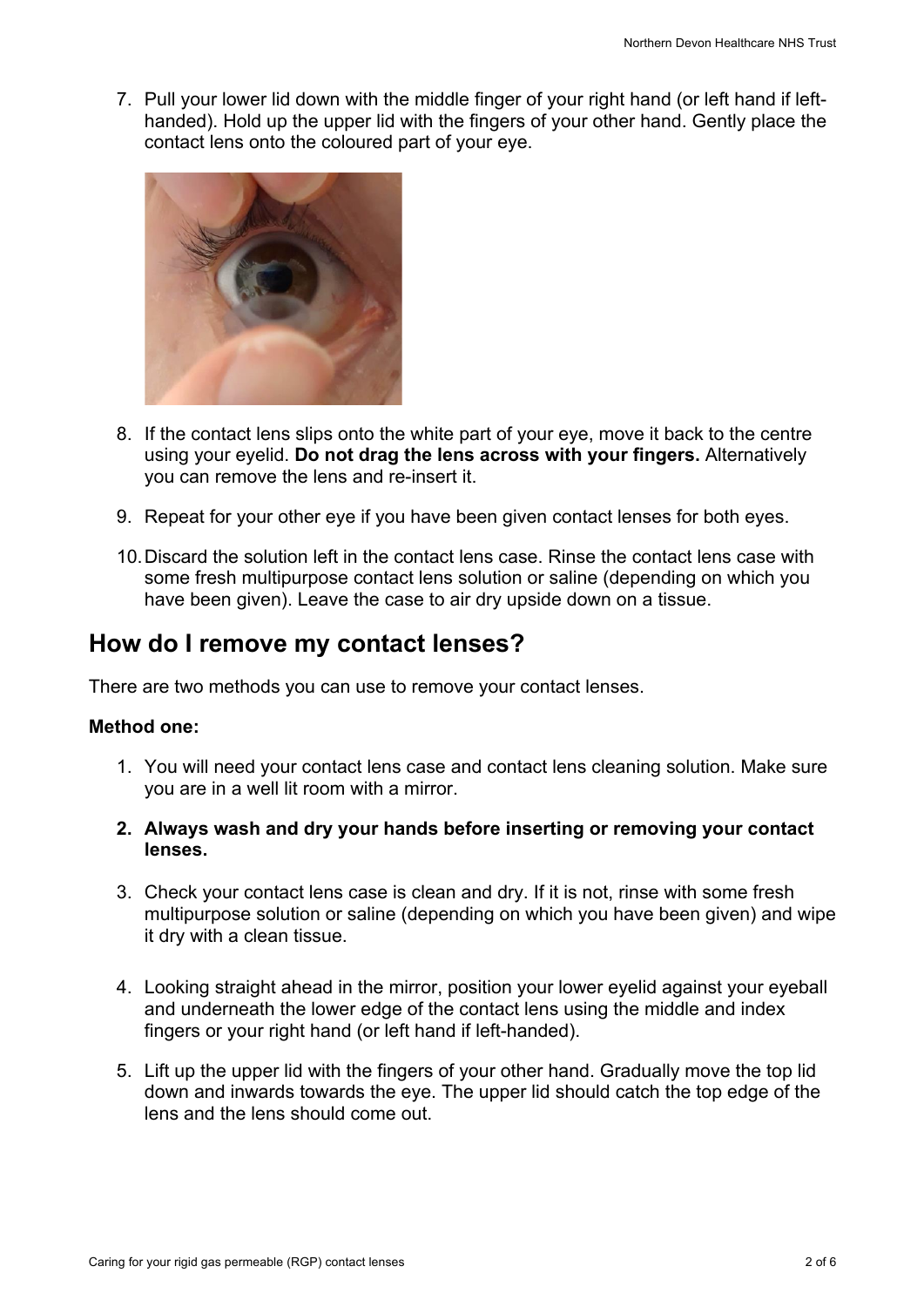#### **Method two:**

- 1. You will need your contact lens case and contact lens cleaning solution. Make sure you are in a well lit room with a mirror.
- **2. Always wash and dry your hands before inserting or removing your contact lenses.**
- 3. Check your contact lens case is clean and dry. If it is not, rinse with some fresh multipurpose solution or saline (depending on which you have been given) and wipe it dry with a clean tissue.
- 4. Look straight ahead and open your eyes as wide as possible.
- 5. Place one finger at the outer corner of your eye and pull your eyelids as tight as possible.
- 6. Blink and the lens should drop out. Be ready to catch it with your hand or let it drop onto a towel or clean flat surface.
	- Alternatively follow the instructions given by your optometrist if they have instructed you to remove the contact lens with a different method.







## **How do I clean my contact lenses?**

#### **If you have been given a multipurpose contact lens cleaning solution:**

- 1. Place the lens in the middle of your palm. Apply 2-3 drops of the multipurpose cleaning solution over the contact lens. Use your index finger to gently rub the lens with the solution in the palm of your hand for around 15-30 seconds. Flip the lens over, apply the solution again and rub for another 15-30 seconds.
- 2. Rinse the lens thoroughly with the multipurpose cleaning solution.
- 3. Place the lens into the contact lens case and fill the case with fresh multipurpose cleaning solution.
- 4. Put the lid on the case and leave to soak for at least 4 hours. This disinfects the lens.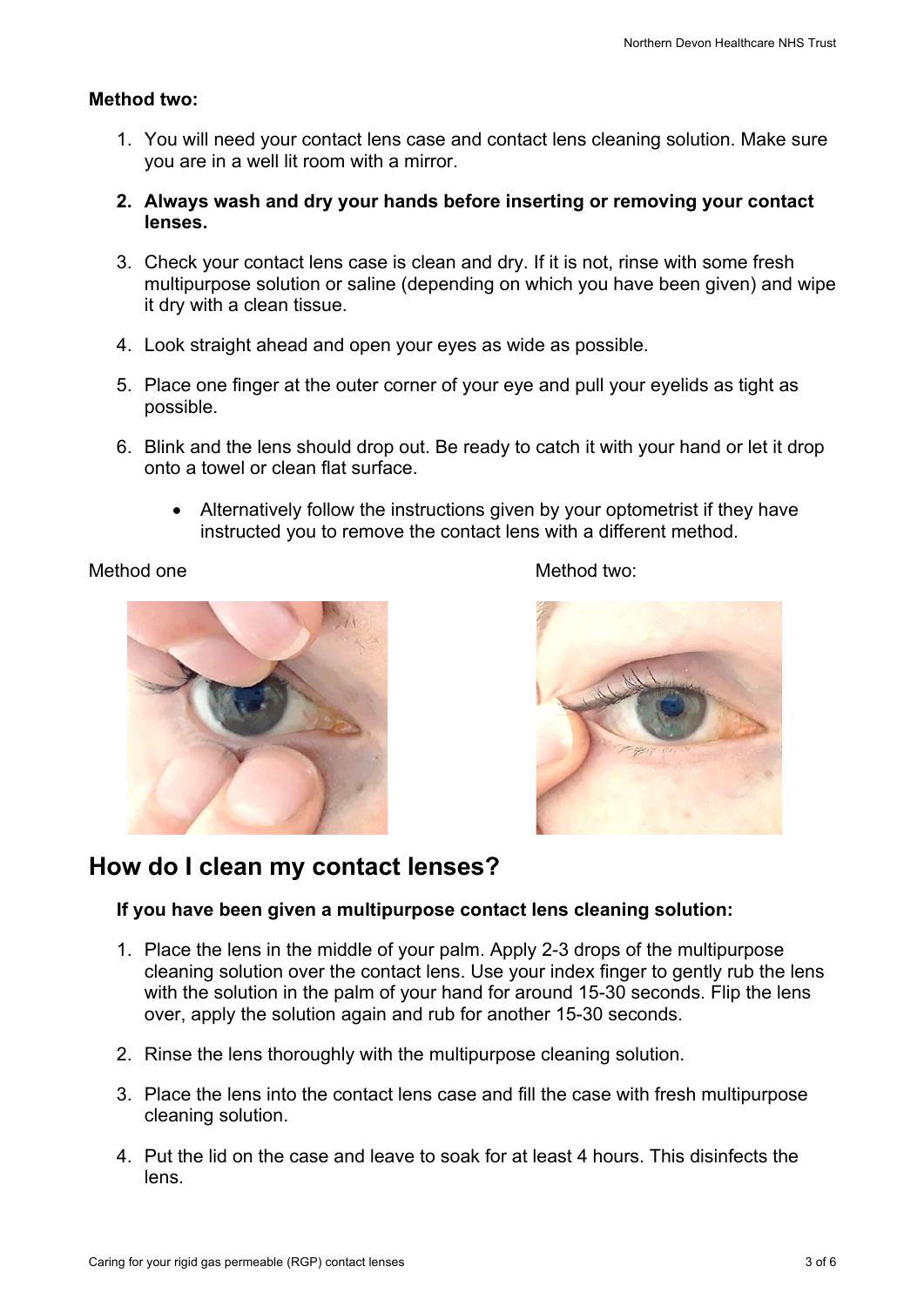#### **If you have been given a separate cleaner and soaking solution:**

- 1. Put 3-4 drops of cleaner onto the contact lens.
- 2. Rub both sides of the lens with your finger for 20-30 seconds.
- 3. Over a sink rinse the lens thoroughly with saline.
- 4. Place the lens into the contact lens case and fill the case with fresh soaking and wetting solution.
- 5. Put the lid on the case and leave to soak for at least 4 hours. This disinfects the lens.

## **Warnings**

- **Never use tap water to clean or store your lenses.** This greatly increases your chance of developing a sight threatening eye infection.
- **Never swim, shower or bathe in your lenses.** This greatly increases your chance of developing a sight threatening eye infection.
- **Do not wear your lenses longer than your optometrist recommends.**
- **Do not sleep or nap in your contact lenses.**
- **If you accidentally drop your lenses make sure you clean them thoroughly before wearing them again.**

## **Wearing schedule**

- You should wear your contact lenses for ................hours initially.
- This can be gradually increased to a maximum wearing time of ...........
- The recommended contact lens cleaning solution issued today is:

.................................................................................................

• It is recommended that you consult with your optometrist first before changing your contact lens cleaning solution.

## **Further advice**

- It is a good idea to carry your glasses with you when you start wearing contact lenses in case you have to remove the contact lenses.
- Replace your contact lens case every month.
- Always keep the cap on the contact lens cleaning solution when it is not being used. Store at room temperature, out of direct sunlight.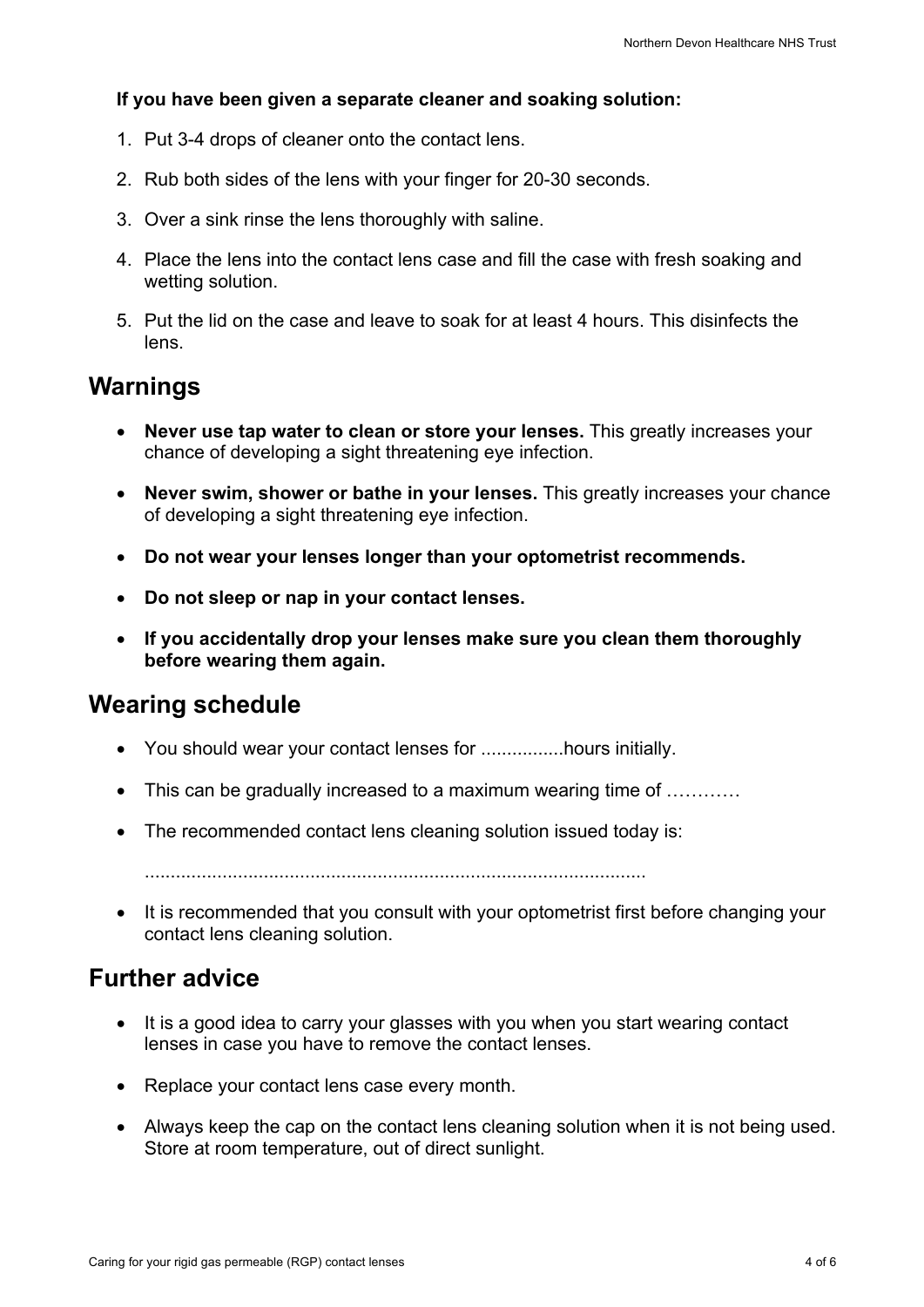- Once opened, the length of time for which contact lens solution is safe to use depends on the type of solution used – please check with your optometrist if you are not sure.
- If you do not wear your contact lenses for 30 days, clean and disinfect them again before wear.

## **What do I do if I am having problems with my contact lenses?**

- If the lens is uncomfortable, your vision has become blurred, or the eye has become red, **remove the lens** and contact:
	- o **Eye Clinic:** 01271 322647 (Monday Friday 8am 5.30pm).
	- o **Optometry Department:** 01271 311714 (Monday Thursday 8am 6pm, Friday 8am – 5.30pm) Please note the phone is not always manned but if you leave a message we will contact you.
	- o **A&E** (24 hours a day, seven days a week).

## **Further information**

For more information on how to care for your RGP contact lenses, please contact the Optometry department.

Alternatively the websites below offer useful information on caring for your RGP contact lenses:

www.aop.org.uk/advice-and-support/for-patients/contact-lenses/rigid-lenses

www.moorfields.nhs.uk/content/contact-lens-insertion-removal-and-care (this website has a video demonstrating insertion, removal and cleaning of RGP contact lenses)

## **References**

Association of Optometrists (2018) *Advice if You Wear Rigid Contact Lenses* Available from: https://www.aop.org.uk/advice-and-support/for-patients/contact-lenses/rigid-lenses [Accessed 18 Oct 2018].

College of Optometrists (2018) *Contact Lenses* Available from: http://www.lookafteryoureyes.org/seeing-clearly/eye-wear/contact-lenses/ [Accessed 18 Oct 2018].

Moorfields Eye Hospital NHS Foundation Trust (2018) *Contact Lens Insertion, Removal and Care* Available from: http://www.moorfields.nhs.uk/content/contact-lens-insertionremoval-and-care [Accessed 18 Oct 2018].

Wu, Y., et al. (2015) Contact Lens Hygiene Compliance and Lens Case Contamination: A Review. *Contact Lens and Anterior Eye* 38(5): 307-316.

Wu, Y, et al. (2015) The Effect of Contact Lens Hygiene Behavior on Lens Case Contamination. *Optometry and Vision Science* 92(2): 167-174.